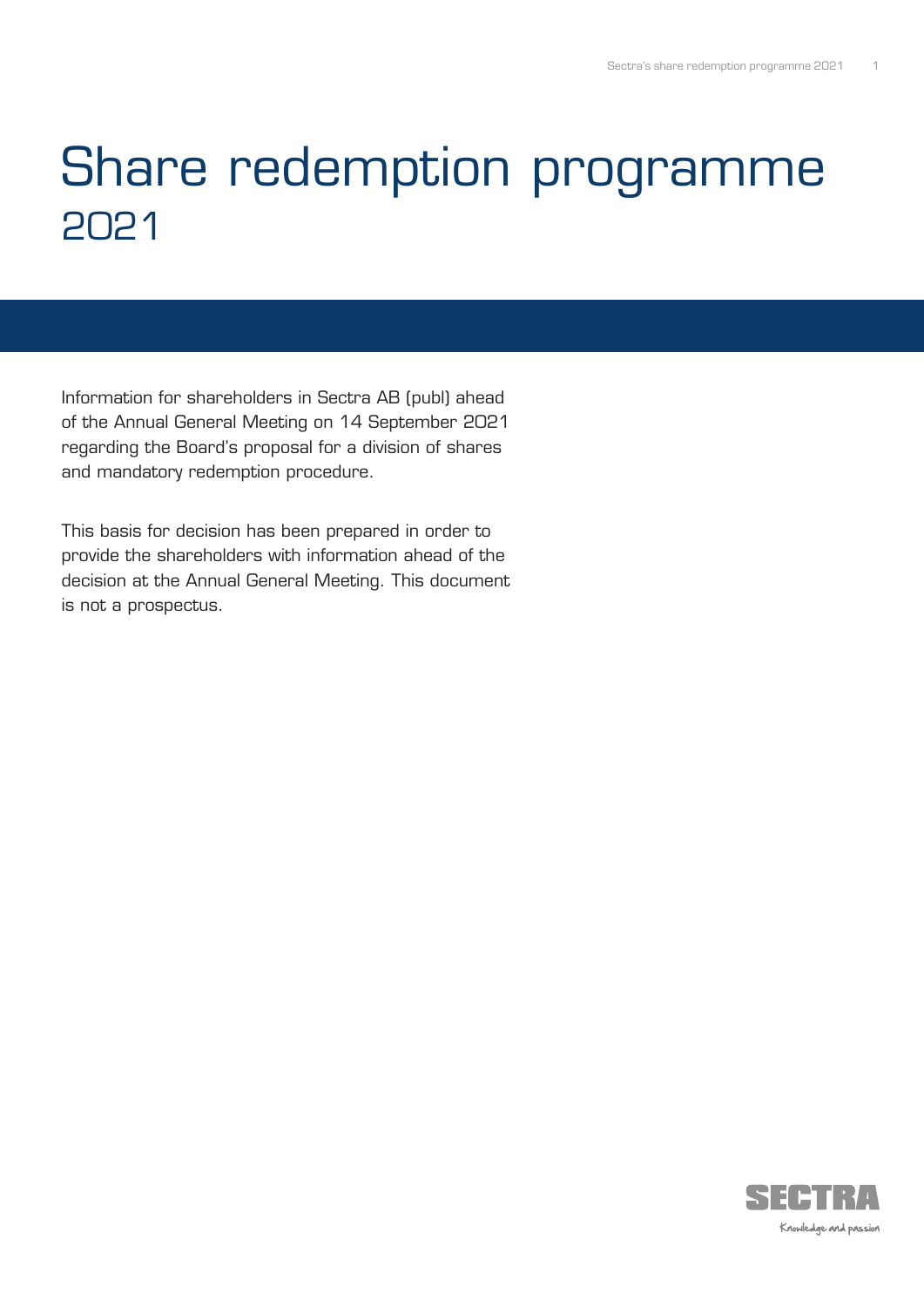# Background and reasons

The Board considers that the company's and the Group's present balance sheet is strong enough to ensure the development of the business in the medium term. The Board proposes that the Annual General Meeting 2021, authorizes distribution of SEK 0.90 per share to the shareholders, which is the equivalent of SEK 4.50 per share before the completion of the share split (Notice to the Annual General Meeting, item 16) proposed by the Board for resolution by the Annual General Meeting).

The proposal on a procedure for the redemption of shares (Notice to the Annual General Meeting, item 17) means that each share, both series A and series B shares, will be divided into two new shares. One of the new shares will be a so-called redemption share. The redemption will happen automatically and no action is required from the shareholder. Altogether, the proposal means that SEK 173,364,723 will be repaid to the shareholders.

Provided that the Annual General Meeting approves the proposal of the Board of Directors, shareholders of series B shares who wish to trade in redemption shares will be offered such an opportunity on Nasdaq Stockholm during the period 20–29 October 2021. Shareholders who wish to trade in redemption shares of series A should register such interest to the Board of Directors in accordance with the post-sale purchase process. On 2 november 2021, all redemption shares automatically will be redeemed and payment of redemption settlement is expected to be made on 5 November 2021.

Linköping, Sweden, August 2021 Sectra AB (publ) Board of Directors

### The Board of Director's proposal and motivated statements

The Board of Directors' proposal to the Annual General Meeting is available at: https://investor.sectra.com/agm2021

These documents will be sent to shareholders who so request, and provide their postal address. Order by: Phone +46 13 23 52 00 or E-mail info.investor@sectra.com

### Shareholder contact

**Helena Pettersson** Chief Investor Relations Officer Sectra AB Phone +46 (0)13-23 52 04 E-mail info.investor@sectra.com

#### ISIN-codes

Redemption shares SECT AK IL A: SE0016278204 SECT AK IL B: SE0016278212

Ordinary shares before division of shares SECT AK A: SE0016803233 SECT AK B: SE0016803241

Ordinary shares after division of shares SECT AK A: SE0016278188 SECT AK B: SE0016278196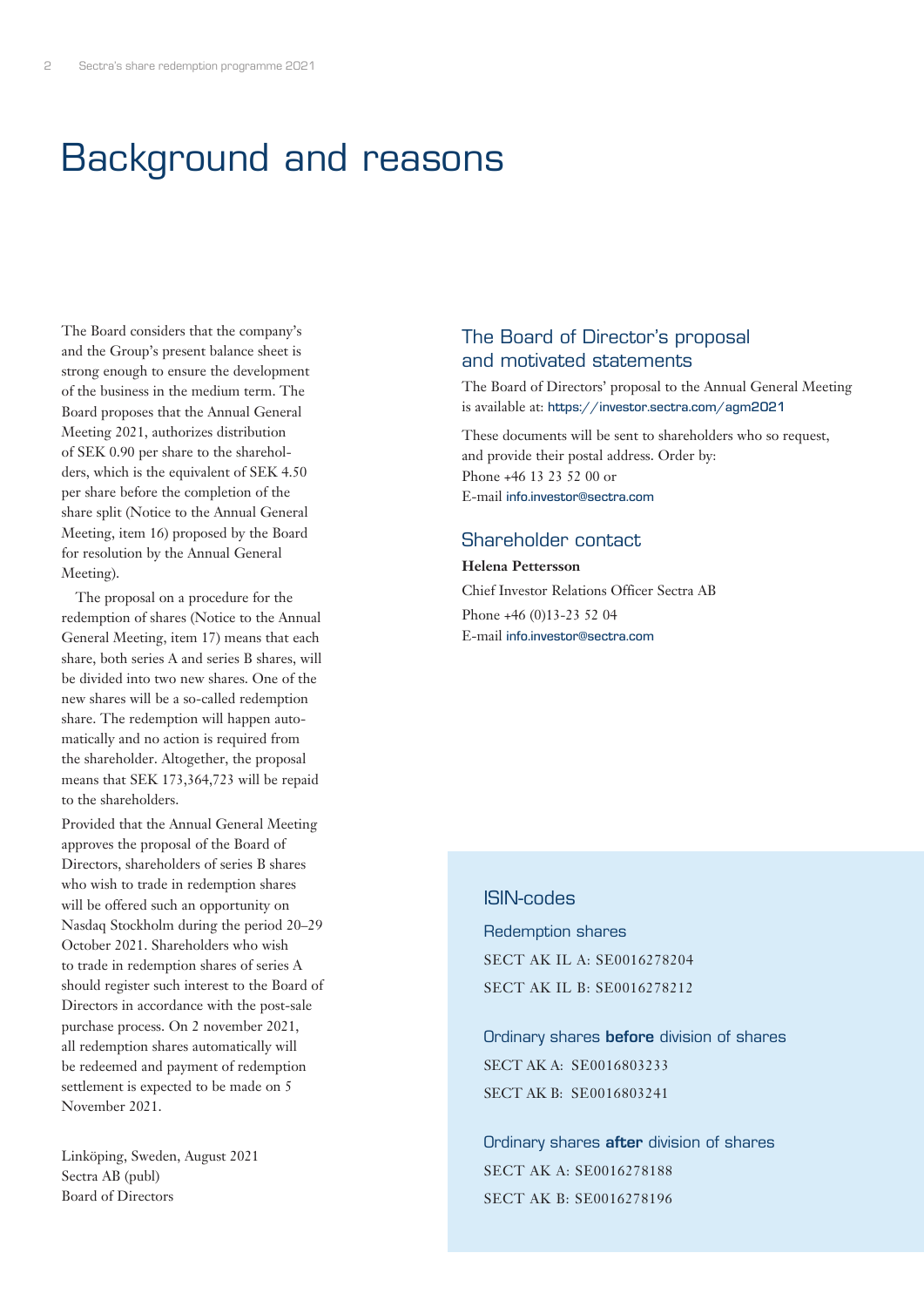# Procedure

# Before division of shares

### Division of shares

#### 19 October 2021

On the record day for the division of shares existing shares are divided in new ordinary shares and redemption shares. One (1) existing share in Sectra will be divided into two (2) shares, of which one (1) will be a redemption share.

# After redemption settlement

5 November 2021 Shareholders who own redemption shares in Sectra on the record day for the redemption of the redemption shares on 2 November 2021 will receive SEK 0.90 per redemption share. The redemption settlement will be effected automatically via Euroclear Sweden AB (Euroclear).



## Timetable for redemption 2021

| 14 September  | Annual General Meeting                                                                                          |
|---------------|-----------------------------------------------------------------------------------------------------------------|
| 15 October    | Last day of trading in Sectra shares before the division of shares,<br>including the right to redemption shares |
| 18 October    | First day of trading in Sectra shares after the division of shares,<br>excluding the right to redemption shares |
| 19 October    | Record day for the division of shares                                                                           |
| 20–29 October | Trading in redemption shares                                                                                    |
| 2 November    | Record day for redemption of redemption shares                                                                  |
| 5 November    | Preliminary date for payment of redemption settlement via Euroclear                                             |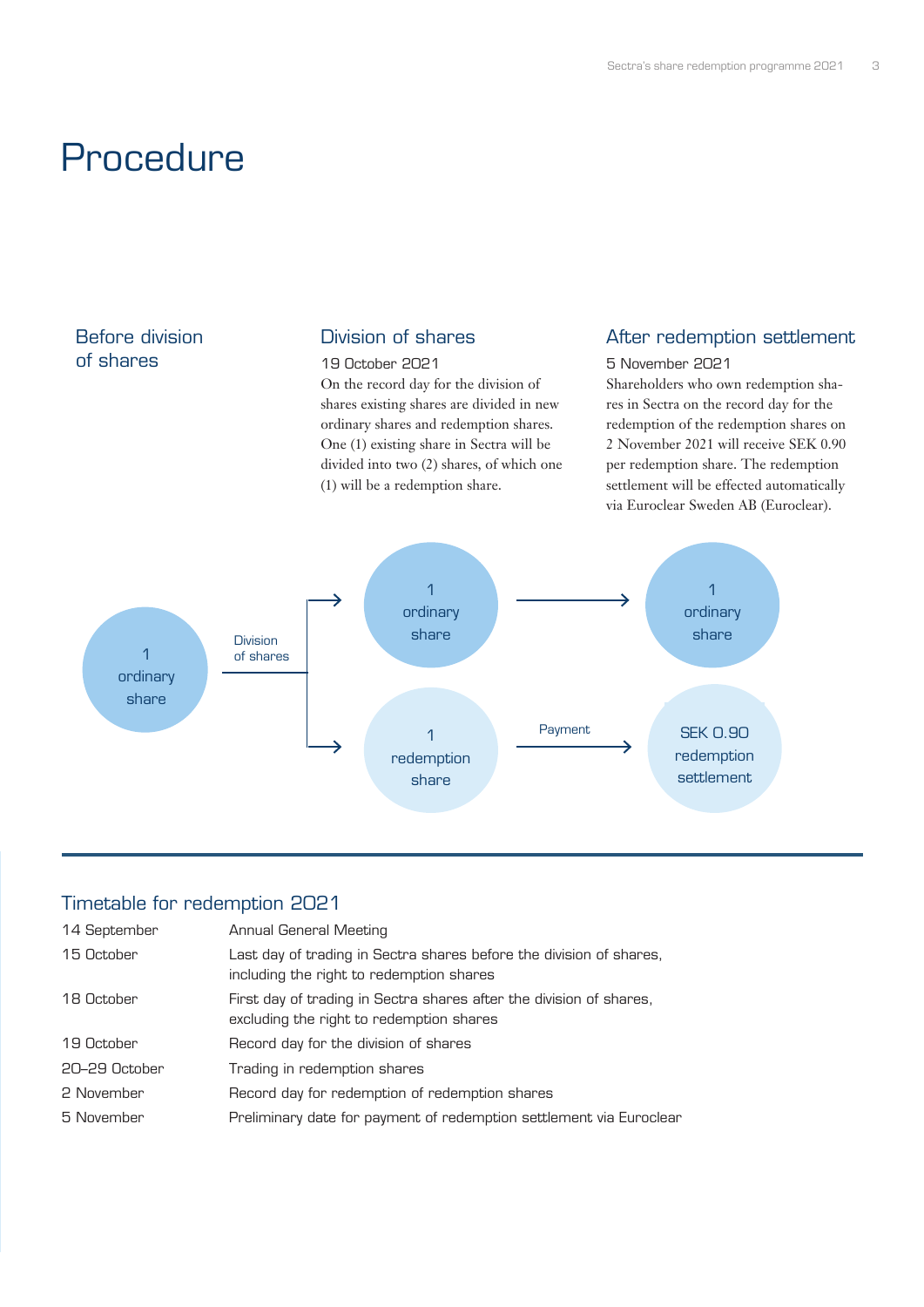# Conditions for redemption shares

An existing share will be divided into two shares. One of these shares will be a so-called redemption share, and the remaining share will be an ordinary share. Each redemption share will be redeemed for a cash consideration of SEK 0.90 per redemption share taking into account the proposed division of shares pursuant to item 16 in the Notice to the Annual General Meeting.

#### Receipt of redemption shares

The final day for trading in the Sectra share, including the right to a redemption share, is 15 October 2021. The record day for the division of shares and the receipt of redemption shares is 19 October 2021. The receipt of redemption shares requires no action on the part of the shareholder.

#### Trading in redemption shares

Trading in redemption shares of series B, will take place on Nasdaq Stockholm during the period 20–29 October 2021.

Holders of Series A shares who wish to sell Series A redemption shares may register such interest not later than 20 October 2021 to the Chairman of the Board, in accordance with the postsale purchase process, by contacting Helena Pettersson, secretary of the Sectra Board of Directors, e-mail info.investor@sectra.com or phone +46 (0) 70 627 52 04.

Last day to buy or sell redemption shares is 29 October 2021.

#### Payment of redemption settlement

The record day for determining which holders of redemption shares will receive redemption settlement is 2 November 2021. Payment of the redemption settlement is expected to be made on 5 November 2021. Payment will be effected automatically via Euroclear (Swedish Central Securities Depository) to the yield account.

#### Shares registered in the name of an authorized agent

Shareholders with shares in Sectra registered in the name of an authorized agent will not receive any notification from Euroclear. Information about the redemption procedure will instead be provided by the authorized agent concerned.

#### Foreign shareholders

Shareholders who are not tax resident in Sweden who participate in the redemption procedure and have shares redeemed are normally obliged to pay Swedish withholding tax on the redemption amount, see page 8 under the section *TAX CONSIDERATIONS - Shareholders Residing Outside of Sweden*. Withholding tax will thus be withheld for foreign shareholders in connection with payment of the redemption amount. However, no Swedish withholding tax should be levied on the sales proceeds received if the redemption shares are disposed of in the market during the trading period.

#### Financial effects

The redemption process entails that the company´s unrestricted equity will decrease by SEK 173,364,723. This represents 27.4% of the parent company's shareholder equity and 19.4% of the Group's shareholder equity as of 30 April 2021. As a result of the redemption process, distributable equity in the parent company, amounting to SEK 351,203,019 decreases to SEK 177,838,296.

At the end of the fiscal year, the Group's equity/assets ratio was 54.2%. The dividend policy and Sectra's financial goals state that the equity/assets ratio is to exceed 30%, which it will continue to do, by a healthy margin, following a resolution in favor of the Board's proposed redemption process.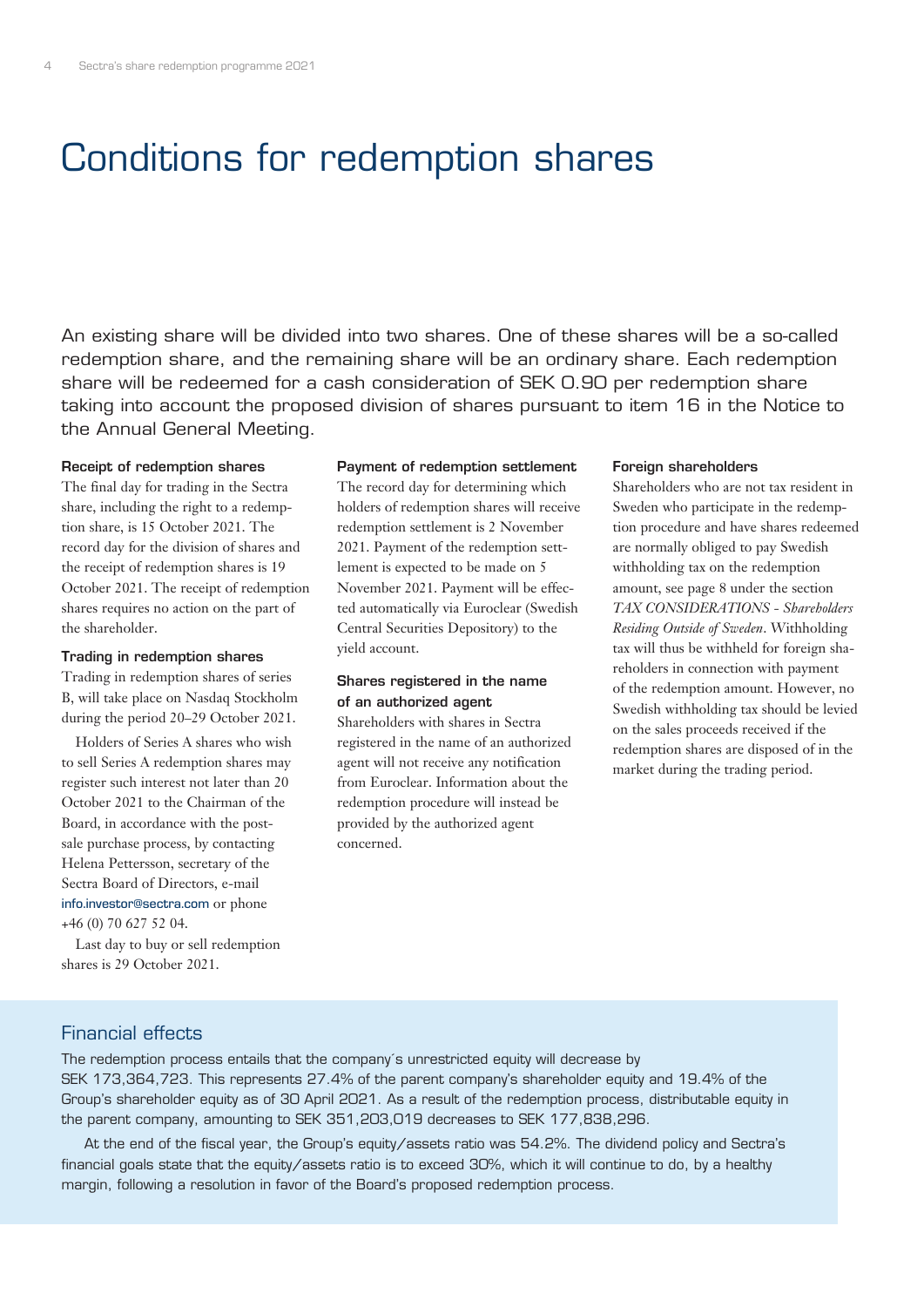# Questions and answers

#### Why is Sectra proposing the redemption of shares?

Sectra's liquidity exceeds what the Sectra Board of Director's deems is required for Sectra to be able to continue to operate the business according to the strategy that has been established. Redemption of shares is a good way for Sectra to distribute the surplus to its shareholders.

#### Why is the capital not invested in the business instead of being distributed?

The Board of Directors believes that Sectra's continued expansion will be attained using existing liquidity and the cash flow generated in the operation. Sectra's financial position is and will remain favorable following a redemption process.

#### As a shareholder, do I need to do anything?

You have the option of not having to do anything actively. Sectra will automatically redeem your redemption shares, and pay the redemption settlement.

#### Why is the redemption procedure automatic?

An automatic and mandatory redemption procedure is simple and cost efficient, with no need for any action on the part of the shareholders. The same offer will be made to all Sectra's shareholders and the votes of the various shareholders will be retained.

### When and how will I receive money for my redemption shares?

Payment of the redemption settlement is expected to be made via Euroclear to the yield account on 5 November 2021.

#### Which is the last day to buy Sectra shares that include redemption shares?

15 October 2021 is the last day you can buy Sectra shares that carry right to redemption shares.

#### When will the redemption shares be received?

Those who, on the record day of 19 October 2021, are shareholders in Sectra will, for each existing share, automatically become the holder of two shares, of which one will be a redemption share.

#### Will the redemption settlement be received automatically?

Those who, on the record day of 2 November 2021, are holders of redemption shares in Sectra will automatically receive a redemption settlement. Payment is estimated to be effected on 5 November 2021.

#### Can I trade my redemption shares of Series B?

The redemption shares can be traded on Nasdaq Stockholm during the period 20–29 October 2021.

#### How will the Sectra share price be affected by the redemption procedure?

It is not possible to predict in detail how the share price will be affected by the division of shares into Sectra shares and redemption shares. Theoretically, the price of the Sectra share could decrease by the redemption payment of the redemption share, SEK 0.90. This change in share price should occur on 18 October 2021, the first day the Sectra share is traded without the right to a redemption share.

#### Further questions?

Please contact Helena Pettersson, Chief Investor Relations Officer Sectra AB. Phone +46 (0)13-23 52 04

E-mail info.investor@sectra.com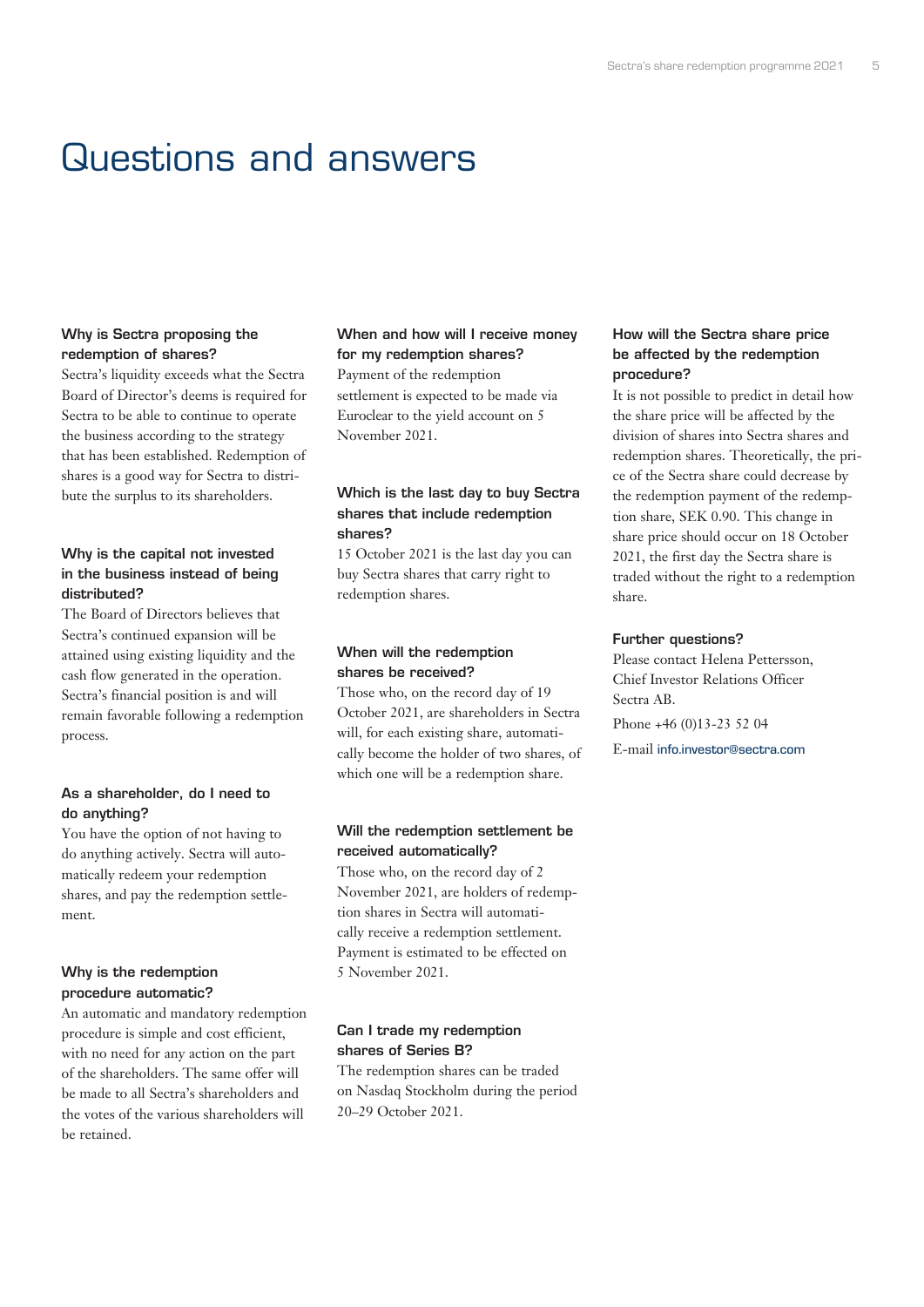# Tax considerations

The following is a summary of certain Swedish tax consequences that may arise from the proposed division of shares and share redemption programme for shareholders in Sectra. The summary is based on Swedish tax legislation as at the date of this summary and is intended only as general information for shareholders who are resident in Sweden for tax purposes, unless otherwise indicated.

The summary does not deal comprehensively with all tax consequences that may occur in this context. For instance, it does not cover the specific rules on shares "held for business purposes", "qualified shares" in closely held companies, nor cases where shares are held by a partnership or held as current assets in a business operation or are held in an Investment Savings Account (Sw. *investeringssparkonto*). Special tax consequences that are not described below may also apply for certain categories of taxpayers, including investment companies and mutual funds. Each shareholder is recommended to consult a tax advisor for information with respect to the tax consequences that may arise from the proposed division of shares and share redemption programme, including the applicability and effect of foreign tax legislation, provisions contained in tax treaties for the avoidance of double taxation or other rules which may be applicable.

#### Division of Shares and Receipt of Redemption Shares

Taxation is not triggered by a division of shares or the receipt of redemption shares. However, the redemption or other disposal of redemption shares could trigger capital gains taxation, see section *Redemption and Sale of Redemption Shares* below.

### Redemption and Sale of Redemption Shares

Individuals

Individuals are normally subject to capital gains tax when shares are sold or redeemed. The current tax rate for listed shares is 30%.

The capital gain is calculated to equal the difference between the proceeds received when the shares are sold or redeemed, after deduction for potential sale expenses, and the acquisition cost for tax purposes. The acquisition cost is normally determined according to the socalled average method. This means that the average costs of acquiring all shares of the same type and class are added together and calculated collectively, with respect to changes to the holding. Alternatively, the so-called standard rule, according to which the acquisition cost is equal to 20% of the net proceeds received when the shares are sold or redeemed, may be applied to the disposal of listed shares and certain listed securities that are taxed in the same manner as shares.

Sectra will request that the Swedish Tax Agency issue recommendations regarding the allocation of the pre-split acquisition cost between the remaining shares and the redemption shares, respectively, see section *Acquisition Cost of the Redemption Shares – Example* below.

As a main rule, 70% of a capital loss is deductible against any other taxable income from capital. Capital losses on listed shares and listed securities taxed in the same manner as shares (except for listed shares in mutual funds containing only Swedish receivables), are, however, fully deductible against taxable capital gains on such assets or on non-listed shares in Swedish limited liability companies and foreign legal entities.

Moreover, only five sixths of capital losses on non-listed shares in Swedish limited liability companies and foreign legal entities are deductible. If capital losses pertain to both listed and nonlisted shares, the losses pertaining to the listed shares are deductible prior to the losses on the non-listed shares. 70% of any excess amount is deductible according to the main rule or five sixths of 70% is deductible if the capital loss relates to non-listed shares.

If a deficit arises in the income from capital category, a reduction of the tax on income from employment and from business operations, as well as the real estate tax and the municipal real estate fee, is allowed. The tax reduction amounts to 30% of any deficit not exceeding SEK 100,000 and 21% of any deficit in excess of SEK 100,000. Deficits may not be carried forward to a subsequent fiscal year.

#### Legal entities

Limited liability companies and other legal entities are normally taxed on all income as income from business acti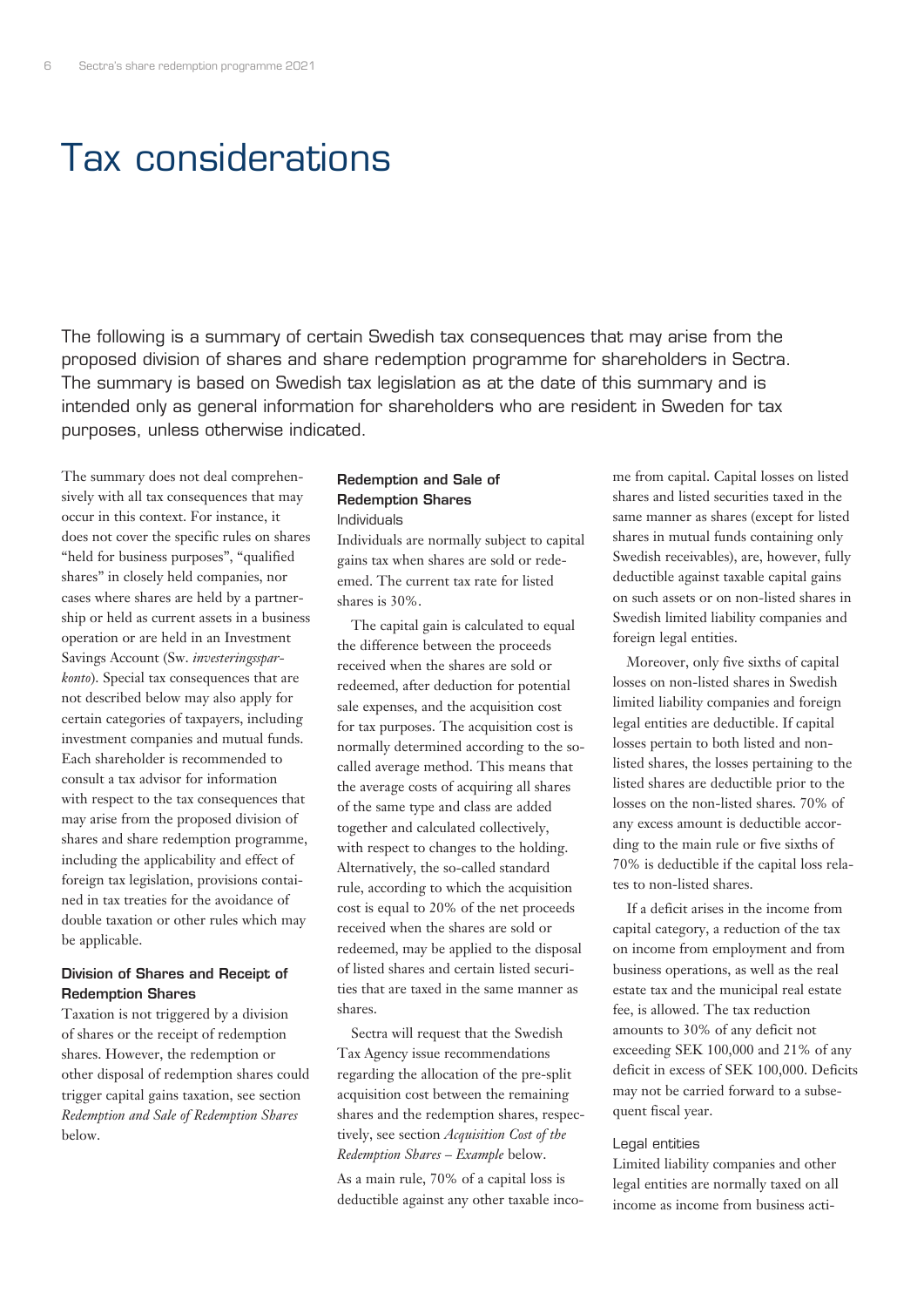vities at a flat rate of 20.6% (the rate is 21.4% for fiscal years commencing prior to 1 January 2021). For the calculation of capital gains and losses, see section *Individuals* above. Special rules apply to certain legal entities. A capital loss on shares incurred by a corporate shareholder may be offset only against taxable gains on shares or other securities that are taxed in the same manner as shares. Such capital losses may however, under certain circumstances, also be deducted against capital gains within the same group of companies on shares and securities taxed in the same manner as shares, provided the requirements for group contributions (tax consolidation) are met and that both companies request such deduction for the same assessment year. Capital losses on shares and securities taxed in the same manner as shares which are not deducted within a certain year, may be carried forward and offset against capital gains on such assets in future years without any limitation in time.

#### Acquisition Cost of the Redemption Shares – Example

The pre-split acquisition cost is normally allocated between the redemption shares and the remaining shares based on their market value at the time of the division of shares. Recommendations as to the allocation are normally issued by the Swedish Tax Agency. Information about the recommendations is expected to be available at the Swedish Tax Agency's web page, www.skatteverket.se, and Sectras's web page, investor.sectra.com, in the autumn 2021. These principles are described by the following example. *Please note that the amounts below do only serve as an example.*

A shareholder owns 1 Sectra share with an acquisition cost of SEK 100 immediately prior to the division of shares. It is assumed that the lowest price paid on the last day of trade in the Sectra shares before the division of shares and separation of the redemption shares is SEK 200, that the redemption shares are listed and that the lowest price paid on the first day of trade in the redemption shares is

SEK 0.90. Further, it is assumed that the Swedish Tax Agency on this basis issues a recommendation that 0.45% (SEK 0.90/ SEK 200) of the pre-division acquisition cost should be allocated to the redemption shares and the residual 99.55% should be allocated to the remaining shares. Accordingly, the acquisition cost allocated to each redemption share should be SEK 0.45 (0.45% out of SEK 100) and the acquisition cost allocated to each remaining share should be SEK 99.55 (99.55% out of SEK 100).

Should the redemption shares be disposed of (through sale or redemption) at a price of SEK 0.90, the capital gain would be SEK 0.90 - 0.45 = SEK 0.45.

The acquisition cost for any redemption shares that have not been acquired as a consequence of the division of shares is calculated using the average method. The calculation is based on the actual acquisition cost for such shares. When applying the average method, redemption shares and remaining shares are not considered to be of the same type and class.

The standard rule may be used when calculating the acquisition cost for redemption shares of Series B. This means that if the acquisition cost of the redemption share in the example above was less than SEK 0.18 (20% of SEK 0.90), the standard rule would be more favorable.

#### Shareholders Residing Outside of Sweden Withholding tax

For shareholders not resident in Sweden and not conducting business from a permanent establishment in Sweden, payments due to a reduction of the share capital by way of a redemption programme are treated as dividend distributions, which means that a 30% Swedish withholding tax is levied on the redemption proceeds. The withholding tax rate is normally reduced under double taxation treaties between Sweden and other countries.

The withholding of the tax is normally effected by Euroclear or, if the shares

are registered with a nominee, by the nominee. The withholding tax liability arises when the redemption proceeds are received. Please note that there should be no withholding tax on the disposal of redemption shares by means of a sale to a third party.

A shareholder may reclaim the amount of withholding tax that is attributable to an amount equal to the acquisition cost of the redemption share. Alternatively, the amount of tax attributable to 20% of the redemption amount may be reclaimed, provided that the shares are listed. The acquisition cost should be calculated as explained in section *Acquisition Cost of the Redemption Shares – Example*. The refund application must be made in writing and submitted to the Swedish Tax Agency no later than by the end of the fifth calendar year following the redemption.

For shareholders that are legal entities resident within the EU, there is normally no Swedish withholding tax if the shareholder holds 10% or more of the capital in the company whose shares are redeemed, provided that certain conditions are met.

#### Income tax

Generally, individual shareholders not resident in Sweden will not be liable for Swedish tax on the sale of Swedish shares. Shareholders may, nevertheless, be subject to tax in their country of residence. According to a special tax rule, however, individuals who are resident outside of Sweden may under certain circumstances be liable for Swedish tax on the sale of shares if they have been residents in Sweden or permanently lived in Sweden during the calendar year of the sale, or at any time during the ten preceding calendar years. The application of this rule is, however, in many cases limited by double taxation treaties between Sweden and other countries.

Foreign legal entities are normally not liable for income tax on capital gains on Swedish shares unless the gains are connected to a so-called permanent establishment in Sweden.